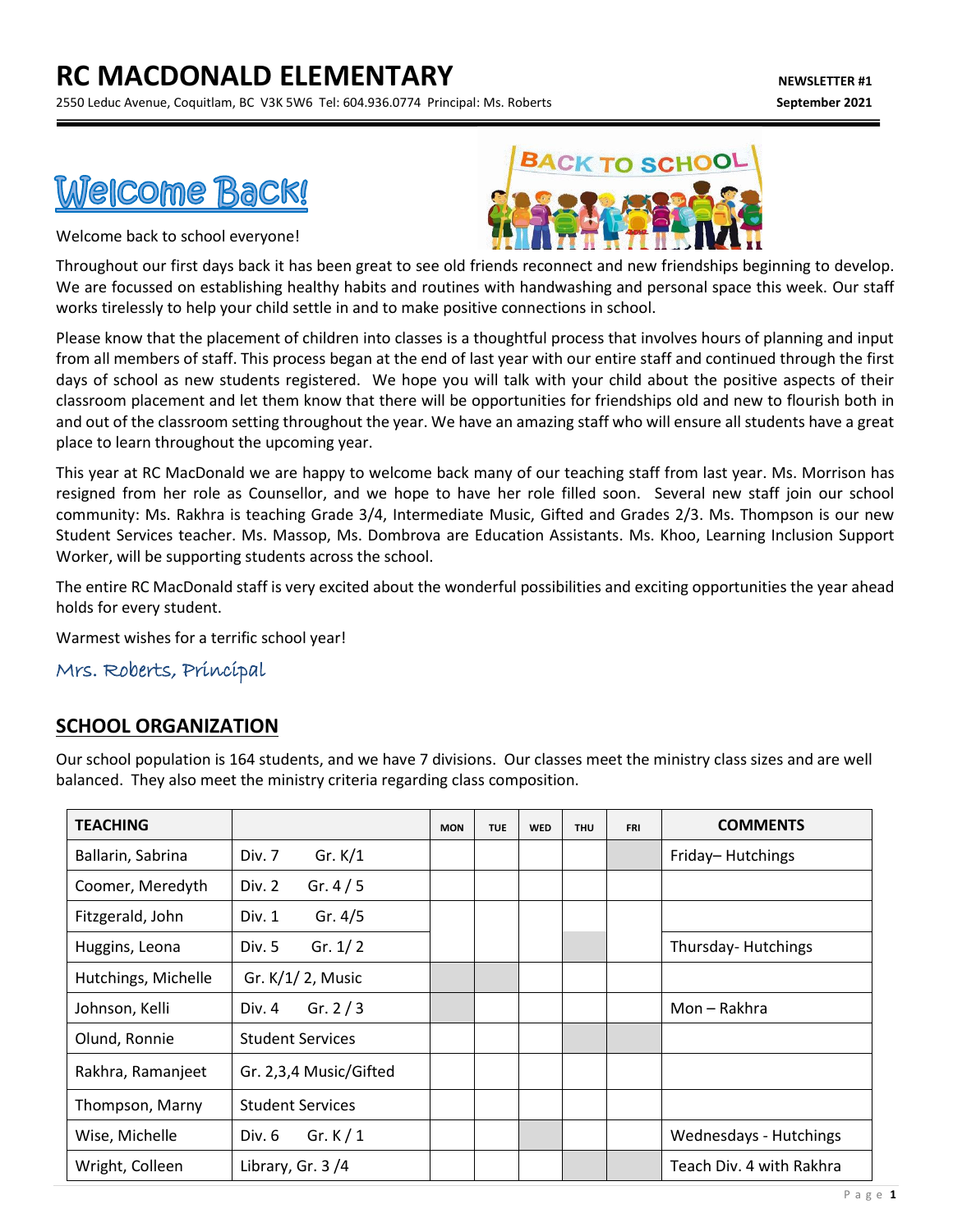| <b>Support</b>    |                     | <b>MON</b> | <b>TUE</b> | <b>WED</b> | <b>THU</b> | <b>FRI</b> |                                     |  |
|-------------------|---------------------|------------|------------|------------|------------|------------|-------------------------------------|--|
| Cheah, Julie      | Noon Hour Asst.     |            |            |            |            |            | 12:08 pm $-$ 1:10 pm                |  |
| Colombo, Rosalynn | Noon Hour Asst.     |            |            |            |            |            | 12:08 pm $-$ 1:10 pm                |  |
| Moon, Miyung      | <b>AM Caretaker</b> |            |            |            |            |            | $7:00$ am $-11:00$ am               |  |
| Latulippe, Sue    | Secretary           |            |            |            |            |            | $8:15$ am $-3:45$ pm                |  |
| Mandev, Rhonda    | <b>PM Caretaker</b> |            |            |            |            |            | $3:00 \text{ pm} - 7:00 \text{ pm}$ |  |
| Dombrova, Emilie  | EA                  |            |            |            |            |            | $8:30$ am $-3:10$ pm                |  |
| Khoo, Jenny       | <b>LISW</b>         |            |            |            |            |            | 8:30 am - 3:10 pm                   |  |
| Massop, Natasha   | EA                  |            |            |            |            |            | $8:30$ am $-3:10$ pm                |  |
| Rawlings, Alix    | EA                  |            |            |            |            |            | $8:30$ am $-3:10$ pm                |  |
| Admin.            |                     |            |            |            |            |            |                                     |  |
| Roberts, Theresa  | Principal           |            |            |            |            |            |                                     |  |
|                   |                     |            |            |            |            |            |                                     |  |

# **ABSENT? GOING ON VACATION? LATE?**

Please use the *[online absence form](https://www2016.sd43.bc.ca/eforms/_layouts/15/FormServer.aspx?XsnLocation=http://www2016.sd43.bc.ca/eforms/AbsenceReportForm/Forms/template.xsn&OpenIn=browser&SaveLocation=http://www2016.sd43.bc.ca/eforms/AbsenceReportForm&Source=http://www2016.sd43.bc.ca/eforms/AbsenceReportForm)* on the school website for absences and holidays.

#### **PICK UP AND DROP OFF SAFETY**

If you live close by, we hope you will take advantage of the opportunity to walk to school. This is a great way to connect with your child and help them get off to a good start to the school day.

If you are driving to school, please obey all street signs and respect our neighbour's driveways and property. The recommended drop off is on the east side of Balfour, from the passenger side of the car directly onto our sidewalk.

Please drive with caution through our school zone, especially during the first month of start-up. For pick-up please follow the same procedures to ensure clear crosswalk access and safe walkways for all of our children at the end of the day. The parking lot is for staff parking and handicapped parking only.

## **DRESSING FOR THE WEATHER**

Students will be going outside every day for recess and lunch. (Occasionally, we do keep the students inside under **extreme** weather conditions.) We ask that ALL students come to school with coats, appropriate outdoor shoes or boots, hats, umbrellas, gloves, etc. as needed. It is strongly **recommended** that students keep a change of clothes and underwear in their classroom cubby.



# **JOIN US FOR ZOOM PAC MEETING THURSDAY SEPTEMBER 23RD**

All parents are invited to join the September PAC Meeting 6:30-8:00pm. The Zoom link is posted on the school website.



#### **PICTURE DAY**

Individual student photos will be taken on **Tuesday, September 14th** in the morning.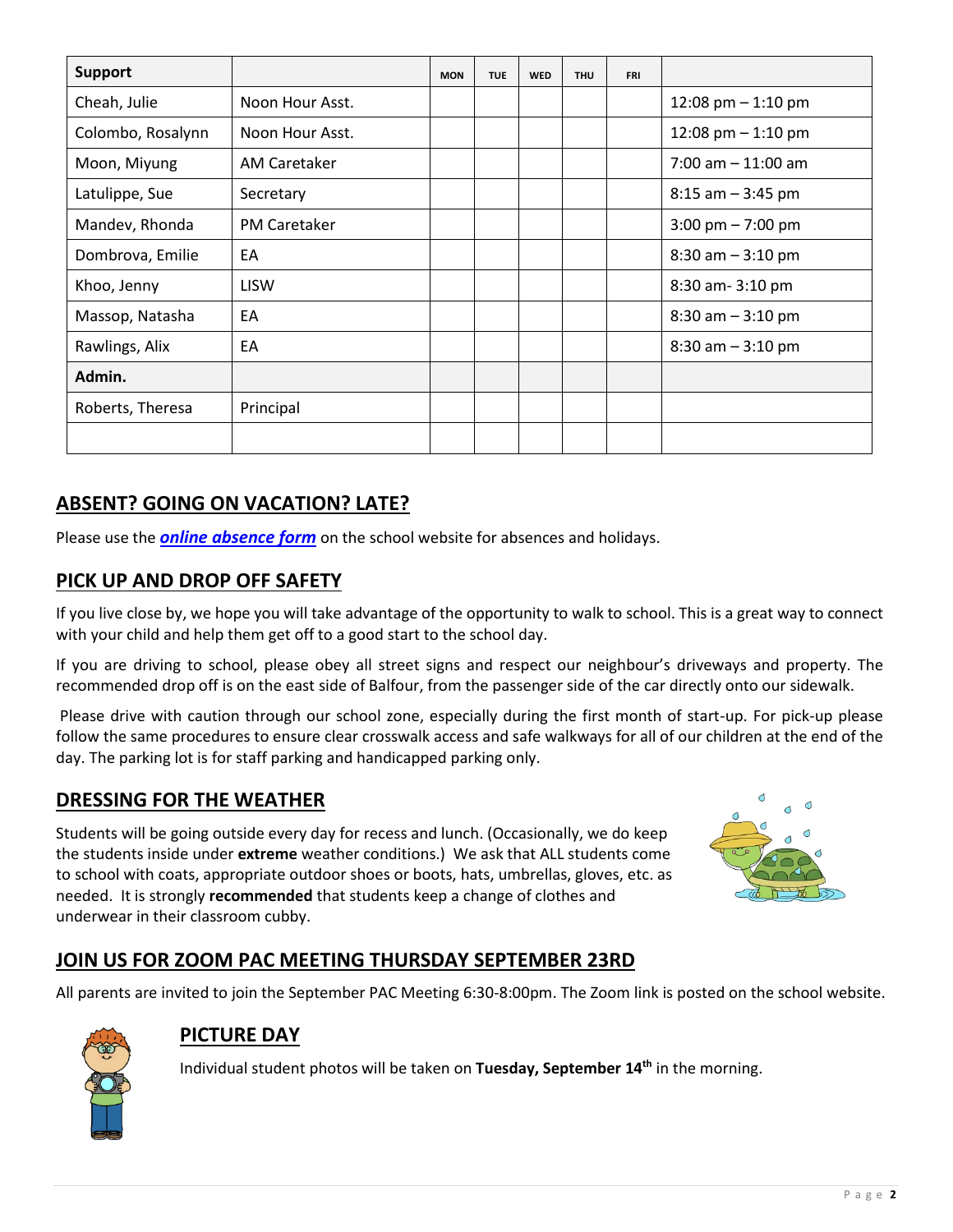# **TERRY FOX RUN – FRIDAY, SEPT. 17TH**



Once again RC MacDonald is proudly supporting The Terry Fox Foundation in its ongoing work to fund innovative and progressive cancer research programs. You can support our school by making a donation, either with cash or a cheque given to your child to return to their teacher or with a credit card online.

Our school is already set up on the Terry Fox website to receive **online donations**. Our school fundraising page is: **[http://www.terryfox.ca/RCMacDonaldElementary.](http://www.terryfox.ca/RCMacDonaldElementary)** If students would like to set up their own page for on-line donations (making sure the on-line donations are counted as money raised by them), please *[CLICK HERE](http://www.terryfox.org/schoolrun/students/?utm_source=BC+Schools+2017&utm_campaign=b318ed9763-BC+Schools+Register+reminder+3&utm_medium=email&utm_term=0_59f7863e25-b318ed9763-229861845#_start-here)*.

We have some great incentives for the students of RC Mac!

- If we meet our school goal of  $$1234.56$  students will win an extended recess.
- The class with the largest amount of donations will get the opportunity to "pass" water balloons back and forth with Ms. Roberts.
- The student from each division who raises the most will receive a prize.

Your kindness will impact the lives of so many people living with cancer.

#### **ONLINE E-FORMS**

We are hoping to have most of the following forms completed online this year. If you are unable to access the internet, please contact the office (604-936-0447) to make other arrangements. Please complete the following forms as promptly as possible so that we can ensure the safety of your children:



- 1. **School Policy Form \*\* Mandatory \*\*** An email was sent to all parents on Thurs. Sept. 9<sup>th</sup> with a link to the **School** [Cash system](https://sd43.schoolcashonline.com/) where you can complete this form online. This form enablesthe *parent to give permission for walking field trips (i.e., fun runs, Terry Fox Run, walking to Mundy Park) and to advise whether or not you permit your child to have his/her picture published, etc.* Please discussthe contents with your child – and electronically submit your acknowledgement to our office.
- 2. **Emergency Release Form \*\* MANDATORY \*\*** this form is available on the [RC Mac website](https://www.sd43.bc.ca/school/rcmacdonald/Parents/forms/Pages/default.aspx#/=) and a paper copy will be sent home with your child if needed. This information enables us to release your child to your designated representative in the event of a major catastrophe – it is NOT to be confused with the contact information that was required at registration.
- 3. **Medical Alert\*** To be completed each year only if your child has a medical concern. Also available on the school website.

\***IMPORTANT:** You can not save data typed into the Emergency Release or the Medical Alert forms. After filling out the form, **PRINT** it and return it to your child's school.

#### **SD#43 is Hiring!**



#### **Casual Noon Hour Supervisors**

School District #43 Coquitlam is looking for Casual Noon Hour Supervisors. This position requires individuals to be available on an On-Call basis to supervise students indoors and outdoors during lunch break (one hour per day) at various schools throughout the District in Coquitlam, Port Coquitlam, Port Moody and Anmore.

Previous experience working with groups of children is an asset. Successful candidates will be available over the lunch hour Monday – Friday, 5 days per week while the school is in session and be willing to accept callouts to all schools in our District. We offer \$21.86 per hour plus 16% in lieu of benefits.